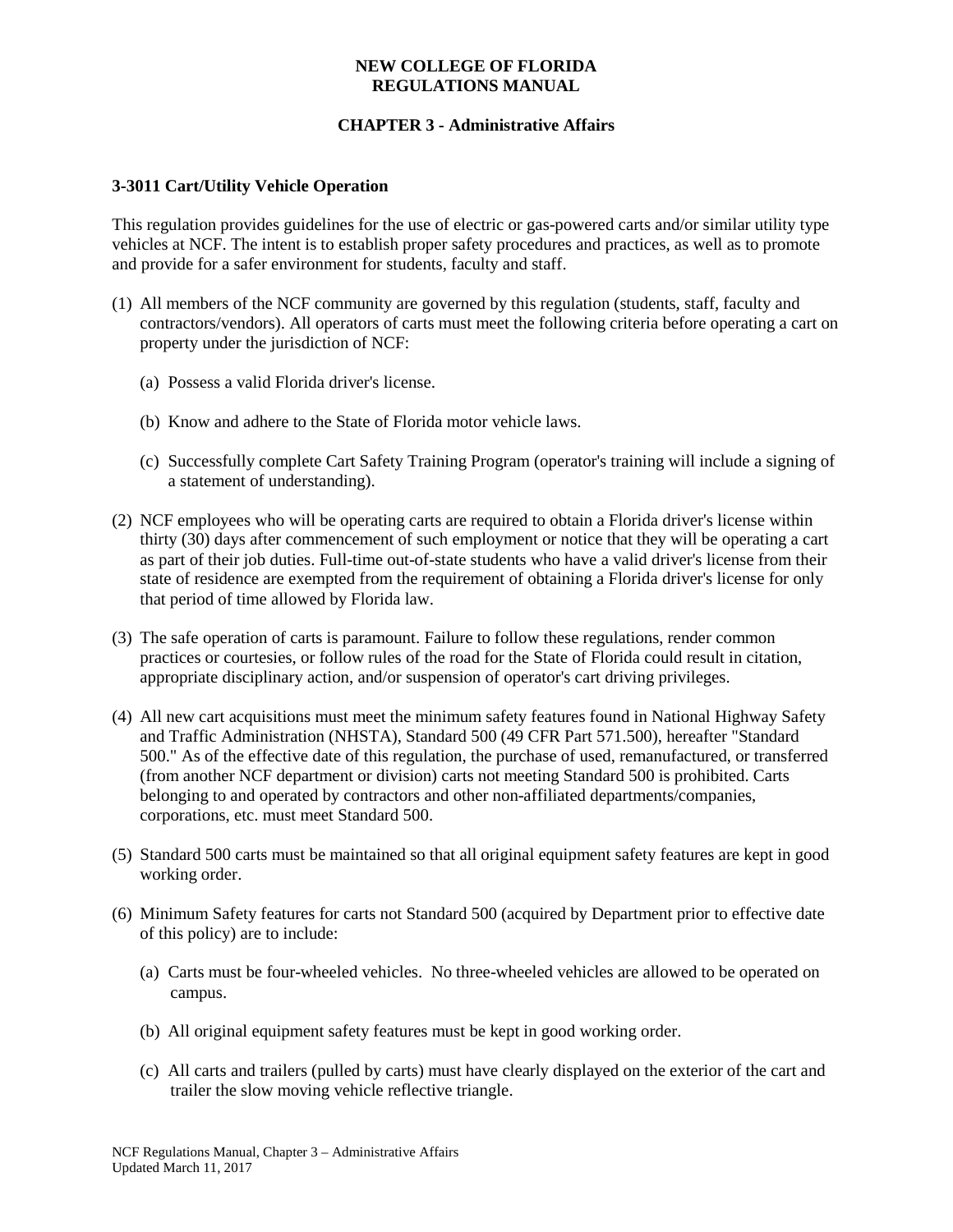#### **NEW COLLEGE OF FLORIDA REGULATIONS MANUAL**

# **CHAPTER 3 - Administrative Affairs**

- (7) The following outlines procedures for the safe operation of carts:
	- (a) Supervisors must monitor and ensure that all persons operating carts have been instructed in the safe operation of carts and have attended the Cart Safety Training Program.
	- (b) The speed limit for carts off standard roadways is 15 mph.
	- (c) Carts meeting Standard 500 criteria may operate on NCF roadways, but must adhere to posted speed limits on NCF roadways. All other carts are prohibited from operating on the roadways of the campus except when crossing from one side of the street to another or utilizing a roadway where no sidewalk exists. In most cases, sidewalks are to be used while right-of-way is to be rendered to all pedestrians. Note: Operators are to use due caution in crosswalks. Carts using pedestrian crosswalks do not have the right-of-way.
	- (d) Modification or tampering with a cart's governor is prohibited and is a violation of Federal Law.
	- (e) The operator must report any accidents to the NCF Police Department and to the operator's supervisor. The NCF Police Department will forward cart accident information to the Vice President for Finance and Administration for processing.
	- (f) Cart operators are to use extreme caution at all times.
	- (g) Operators may not wear headsets while operating carts.
	- (h) With the exception of Bay Shore Road from Caples Drive to 58<sup>th</sup> Street, operators are prohibited from operating carts on roadways outside the boundaries of NCF.
	- (i) With the exception of garages, carports, port cocheres, workshops specifically designed to accommodate motor vehicles, operators are prohibited from operating carts inside, under, or through the confines of NCF buildings.
	- (j) Pedestrians have the right-of-way on campus. Carts must yield to pedestrians on sidewalks. Speed is to be reduced to a minimum when driving along or crossing sidewalks so as to avoid accidents with pedestrians.
	- (k) Cart operators are to be diligent and pay particular attention to the needs of disabled persons, as limitations in vision, hearing or mobility may impair their ability to see, hear, or move out of the way of carts.
	- (l) Carts are not to be overloaded, i.e. carrying more passengers than seating provided or overloading the cart's recommended carrying or load capacity.
	- (m) The name and telephone number of the College department, and NCF identification number (provided by Physical Plant at the Department's expense) must be displayed prominently on NCFowned carts. Contractors and other non-affiliated departments/companies, corporations, etc. must display company name and vehicle identification number (VIN) on their carts at the owner's expense.